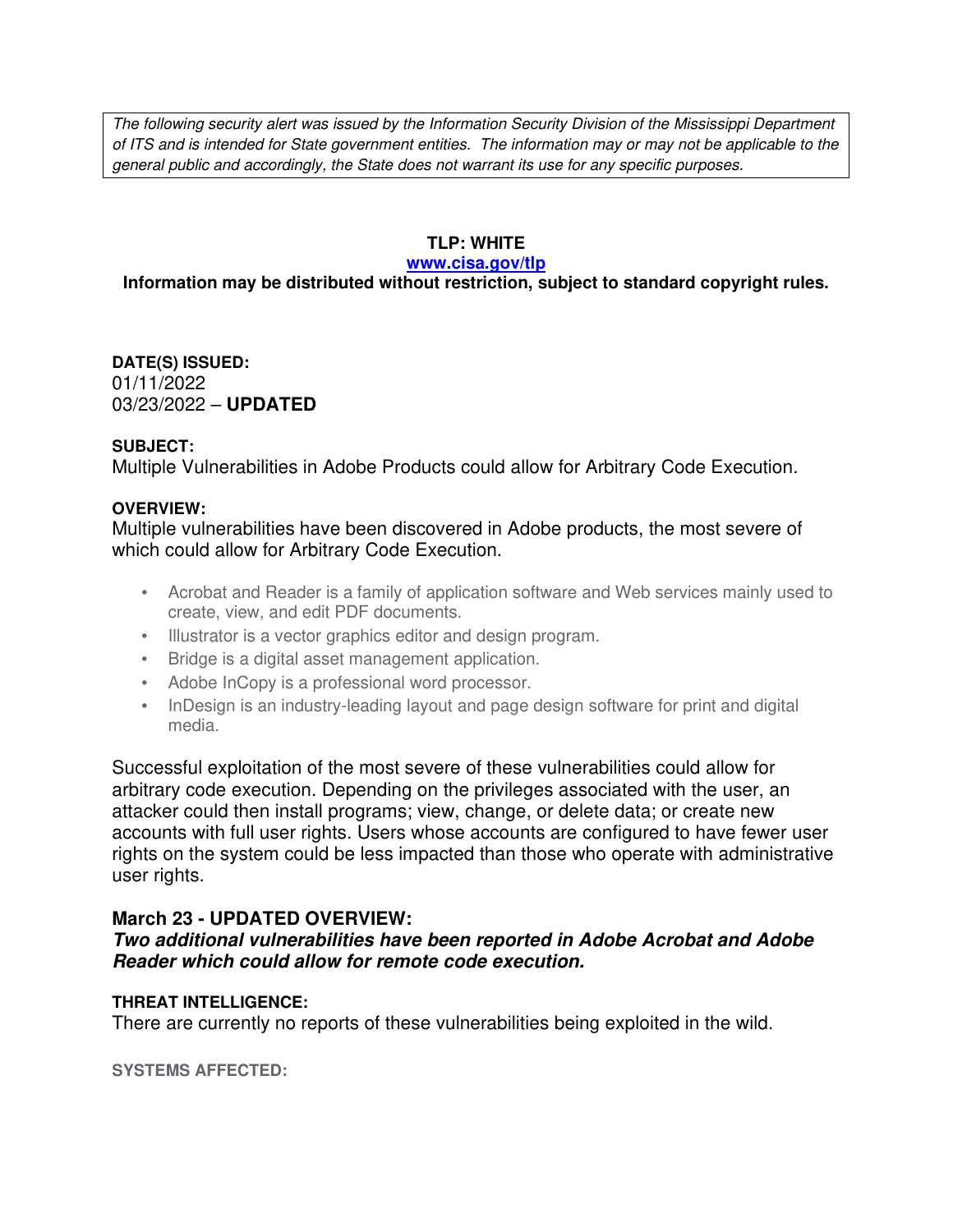- Acrobat DC and Acrobat Reader DC 21.007.20099 and earlier versions for Windows and macOS
- Acrobat 2020 and Acrobat Reader 2020 20.004.30017 and earlier versions for Windows and macOS.
- Acrobat 2017 and Acrobat Reader 2017 17.011.30204 and earlier versions for Windows and macOS.
- Illustrator 2022 26.0.1 and earlier versions for Windows and macOS.
- Illustrator 2021 25.4.2 and earlier versions for Windows and macOS.
- Adobe Bridge 12.0 and earlier versions for Windows and macOS.
- Adobe Bridge 11.1.2 and earlier versions for Windows and macOS.
- Adobe InCopy 16.4 and earlier versions for Windows and macOS.
- Adobe InDesign 16.4 and earlier versions for Windows and macOS.

## **RISK:**

#### **Government:**

- Large and medium government entities: **High**
- Small government entities: **Medium**

#### **Businesses:**

- Large and medium business entities: **High**
- Small business entities: **Medium**

#### **Home users: Low**

## **TECHNICAL SUMMARY:**

Multiple vulnerabilities have been discovered in Adobe Products, the most severe of which could allow for arbitrary code execution. Details of these vulnerabilities are as follows:

## Adobe Acrobat and Reader

- Use After Free, which could allow for Arbitrary code execution. (CVE-2021-44701, CVE-2021-44704, CVE-2021-44706, CVE-2021-44710, CVE-2021-45062, CVE-2021-45064)
- Improper Access Control which could allow for Privilege escalation. (CVE-2021-44702)
- Stack-based Buffer Overflow which could allow for Arbitrary code execution. (CVE-2021- 44703)
- Access of Uninitialized Pointer which could allow for Arbitrary code execution. (CVE-2021-44705)
- Out-of-bounds Write which could allow for Arbitrary code execution. (CVE-2021-44707, CVE-2021-45061, CVE-2021-45068)
- Heap-based Buffer Overflow which could allow for Arbitrary code execution. (CVE-2021- 44708, CVE-2021-44709)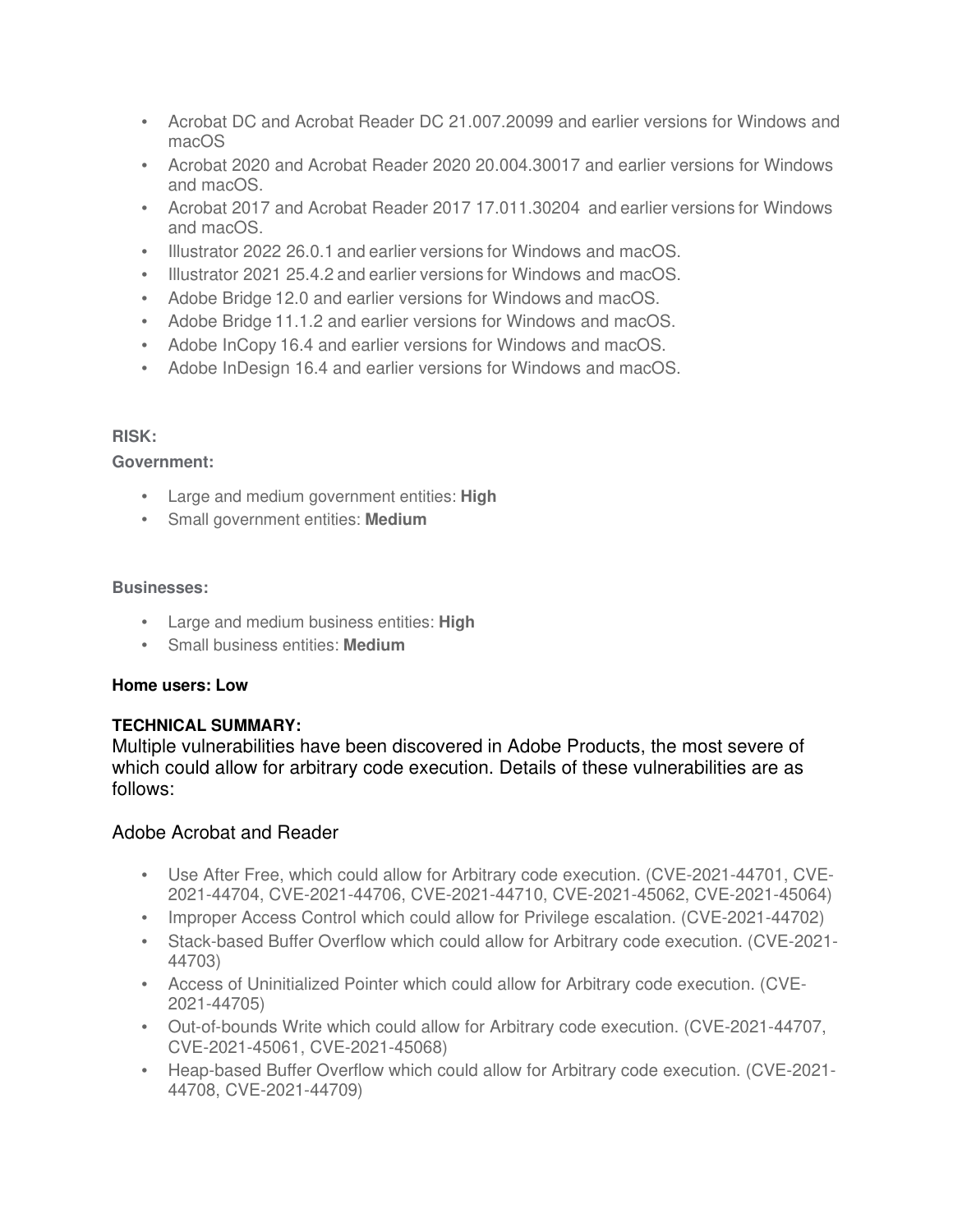- Integer Overflow or Wraparound which could allow for Arbitrary code execution. (CVE-2021-44711)
- Improper Input Validation which could allow for Application denial-of-service. (CVE-2021-44712)
- Use After Free which could allow for Application denial-of-service. (CVE-2021-44713)
- Violation of Secure Design Principles which could allow for Security feature bypass. (CVE-2021-44714)
- Out-of-bounds Read which could allow for a Memory Leak. (CVE-2021-44715, CVE-2021-44742)
- Improper Input Validation which could allow for Security feature bypass. (CVE-2021-44739)
- NULL Pointer Dereference which could allow for Application denial-of-service. (CVE-2021-44740, CVE-2021-44741)
- Out-of-bounds Read which could allow for Arbitrary code execution. (CVE-2021-45060)
- Use After Free which could allow for Privilege escalation. (CVE-2021-45063)
- Access of Memory Location After End of Buffer which could allow for a Memory Leak. (CVE-2021-45067)

## Adobe Illustrator

• Out-of-bounds Read which could allow for Privilege escalation. (CVE-2021-43752, CVE-2021-44700)

## Adobe Bridge

- Out-of-bounds Write which could allow for Arbitrary code execution. (CVE-2021-44743)
- Use After Free which could allow for Privilege escalation. (CVE-2021-45051)
- Out-of-bounds Read which could allow for Privilege escalation. (CVE-2021-45052)
- Out-of-bounds Read which could allow for a Memory leak. (CVE-2021-44187, CVE-2021-44186, CVE-2021-44185)

# Adobe InCopy

- Out-of-bounds Write which could allow for Arbitrary code execution. (CVE-2021-45053, CVE-2021-45056)
- Use After Free which could allow for Privilege escalation. (CVE-2021-45054)
- Out-of-bounds Read which could allow for Arbitrary code execution. (CVE-2021-45055)

# Adobe InDesign

- Out-of-bounds Write which could allow for Arbitrary code execution. (CVE-2021-45057, CVE-2021-45058)
- Use After Free which could allow for Privilege escalation. (CVE-2021-45059)

Successful exploitation of the most severe of these vulnerabilities could allow for arbitrary code execution. Depending on the privileges associated with the user an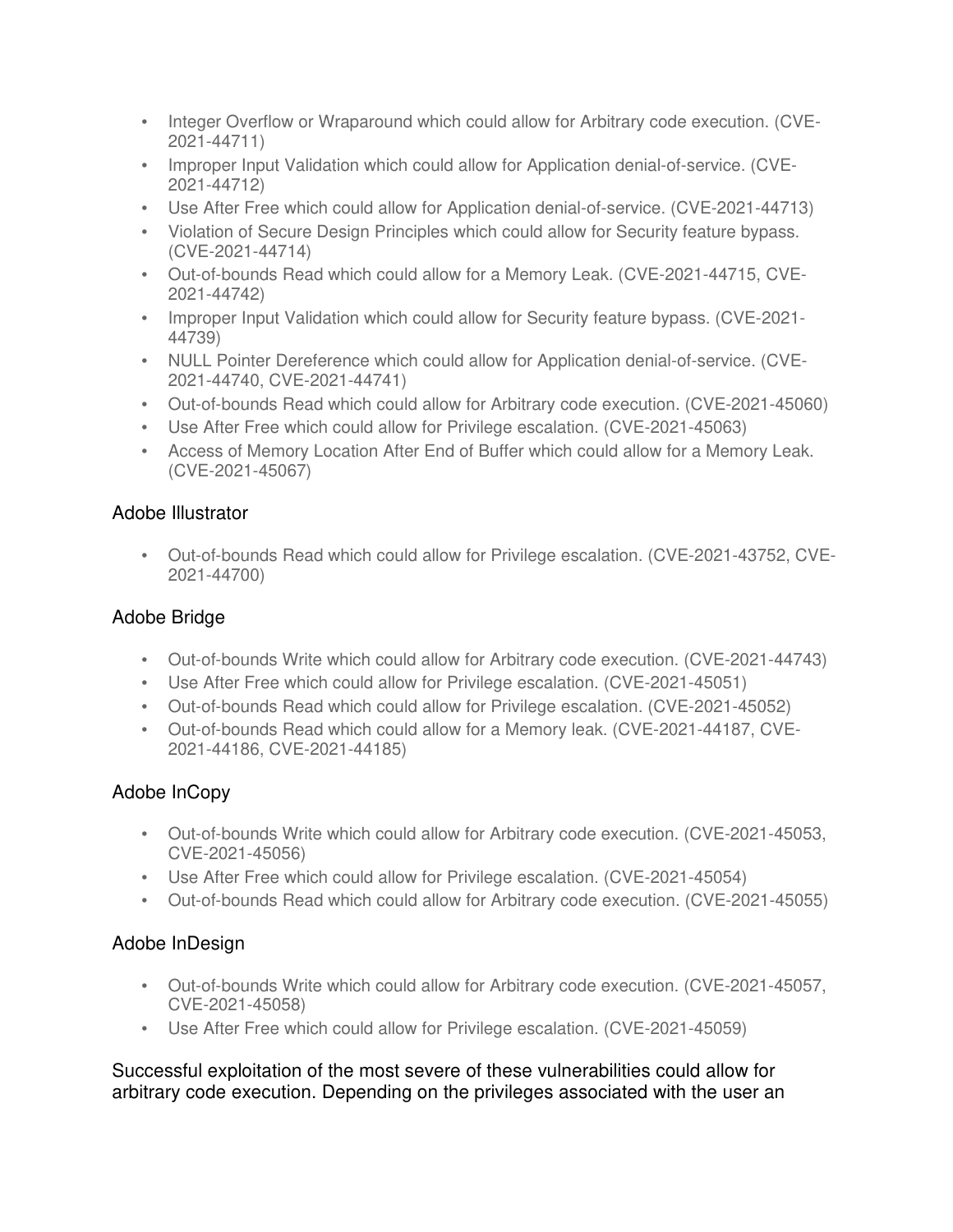attacker could then install programs; view, change, or delete data; or create new accounts with full user rights. Users whose accounts are configured to have fewer user rights on the system could be less impacted than those who operate with administrative user rights.

# **March 23 – UPDATED TECHNICAL SUMMARY: Adobe Acrobat and Reader**

• **Out-of-bounds Write which could allow for Arbitrary code execution (CVE-2022- 24091, CVE-2022-24092)**

## **RECOMMENDATIONS:**

We recommend the following actions be taken:

- Install the updates provided by Adobe immediately after appropriate testing.
- Run all software as a non-privileged user (one without administrative privileges) to diminish the effects of a successful attack.
- Remind users not to visit un-trusted websites or follow links provided by unknown or untrusted sources.
- Inform and educate users regarding the threats posed by hypertext links contained in emails or attachments especially from un-trusted sources.
- Apply the Principle of Least Privilege to all systems and services.

## **REFERENCES:**

# **Adobe:**

https://helpx.adobe.com/security/security-bulletin.html https://helpx.adobe.com/security/products/acrobat/apsb22-01.html https://helpx.adobe.com/security/products/illustrator/apsb22-02.html https://helpx.adobe.com/security/products/bridge/apsb22-03.html https://helpx.adobe.com/security/products/incopy/apsb22-04.html https://helpx.adobe.com/security/products/indesign/apsb22-05.html

# **CVE:**

https://cve.mitre.org/cgi-bin/cvename.cgi?name=CVE-2021-43752

https://cve.mitre.org/cgi-bin/cvename.cgi?name=CVE-2021-44185

https://cve.mitre.org/cgi-bin/cvename.cgi?name=CVE-2021-44186

https://cve.mitre.org/cgi-bin/cvename.cgi?name=CVE-2021-44187

https://cve.mitre.org/cgi-bin/cvename.cgi?name=CVE-2021-44700

https://cve.mitre.org/cgi-bin/cvename.cgi?name=CVE-2021-44701

https://cve.mitre.org/cgi-bin/cvename.cgi?name=CVE-2021-44702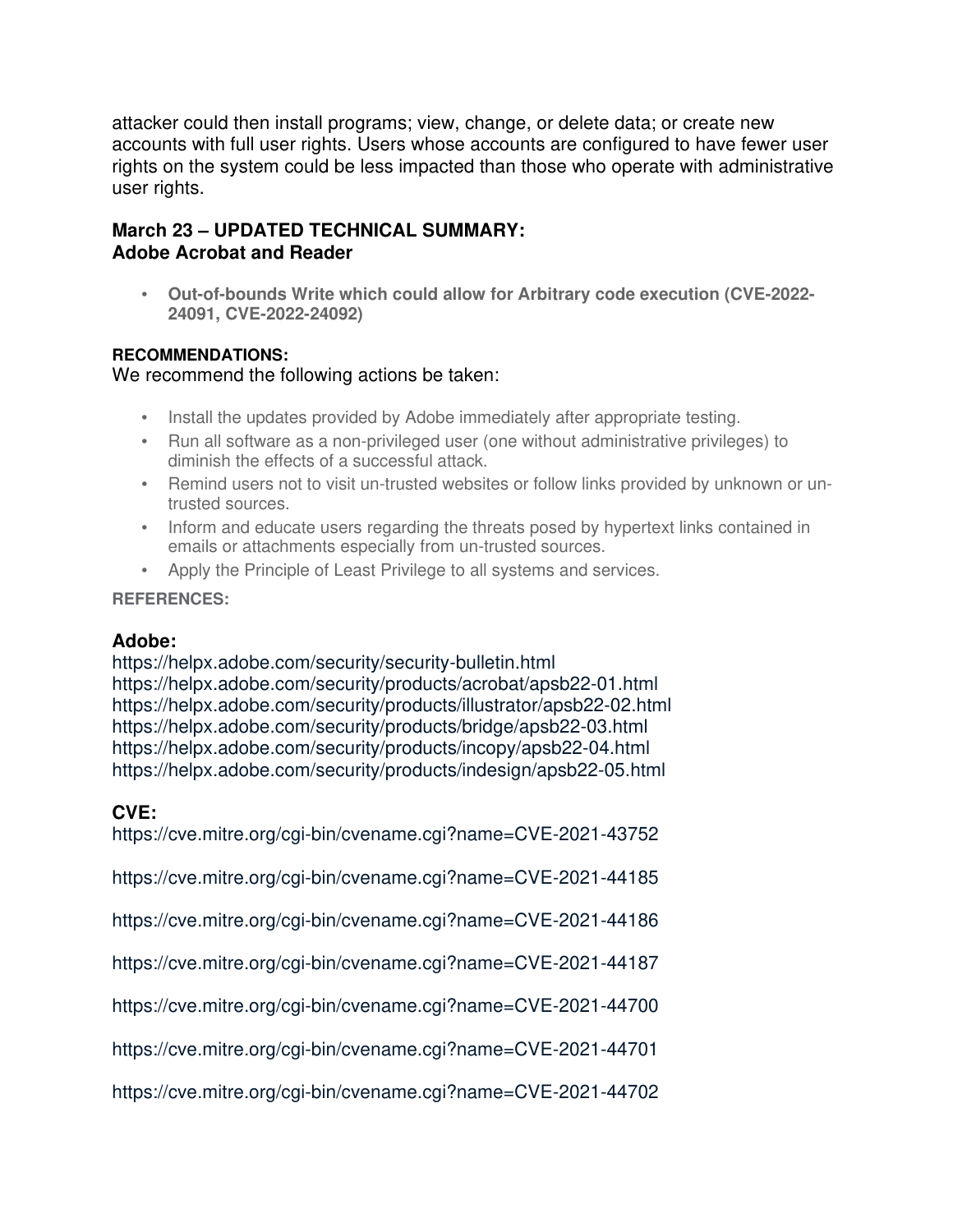https://cve.mitre.org/cgi-bin/cvename.cgi?name=CVE-2021-44703

https://cve.mitre.org/cgi-bin/cvename.cgi?name=CVE-2021-44704

https://cve.mitre.org/cgi-bin/cvename.cgi?name=CVE-2021-44705 https://cve.mitre.org/cgi-bin/cvename.cgi?name=CVE-2021-44706 https://cve.mitre.org/cgi-bin/cvename.cgi?name=CVE-2021-44707

https://cve.mitre.org/cgi-bin/cvename.cgi?name=CVE-2021-44708

https://cve.mitre.org/cgi-bin/cvename.cgi?name=CVE-2021-44709

https://cve.mitre.org/cgi-bin/cvename.cgi?name=CVE-2021-44710

https://cve.mitre.org/cgi-bin/cvename.cgi?name=CVE-2021-44711

https://cve.mitre.org/cgi-bin/cvename.cgi?name=CVE-2021-44712

https://cve.mitre.org/cgi-bin/cvename.cgi?name=CVE-2021-44713

https://cve.mitre.org/cgi-bin/cvename.cgi?name=CVE-2021-44714

https://cve.mitre.org/cgi-bin/cvename.cgi?name=CVE-2021-44715

https://cve.mitre.org/cgi-bin/cvename.cgi?name=CVE-2021-44739 https://cve.mitre.org/cgi-bin/cvename.cgi?name=CVE-2021-44740 https://cve.mitre.org/cgi-bin/cvename.cgi?name=CVE-2021-44741 https://cve.mitre.org/cgi-bin/cvename.cgi?name=CVE-2021-44742

https://cve.mitre.org/cgi-bin/cvename.cgi?name=CVE-2021-44743

https://cve.mitre.org/cgi-bin/cvename.cgi?name=CVE-2021-45051

https://cve.mitre.org/cgi-bin/cvename.cgi?name=CVE-2021-45052

https://cve.mitre.org/cgi-bin/cvename.cgi?name=CVE-2021-45053 https://cve.mitre.org/cgi-bin/cvename.cgi?name=CVE-2021-45054 https://cve.mitre.org/cgi-bin/cvename.cgi?name=CVE-2021-45055 https://cve.mitre.org/cgi-bin/cvename.cgi?name=CVE-2021-45056 https://cve.mitre.org/cgi-bin/cvename.cgi?name=CVE-2021-45057 https://cve.mitre.org/cgi-bin/cvename.cgi?name=CVE-2021-45058 https://cve.mitre.org/cgi-bin/cvename.cgi?name=CVE-2021-45059 https://cve.mitre.org/cgi-bin/cvename.cgi?name=CVE-2021-45060 https://cve.mitre.org/cgi-bin/cvename.cgi?name=CVE-2021-45061 https://cve.mitre.org/cgi-bin/cvename.cgi?name=CVE-2021-45062